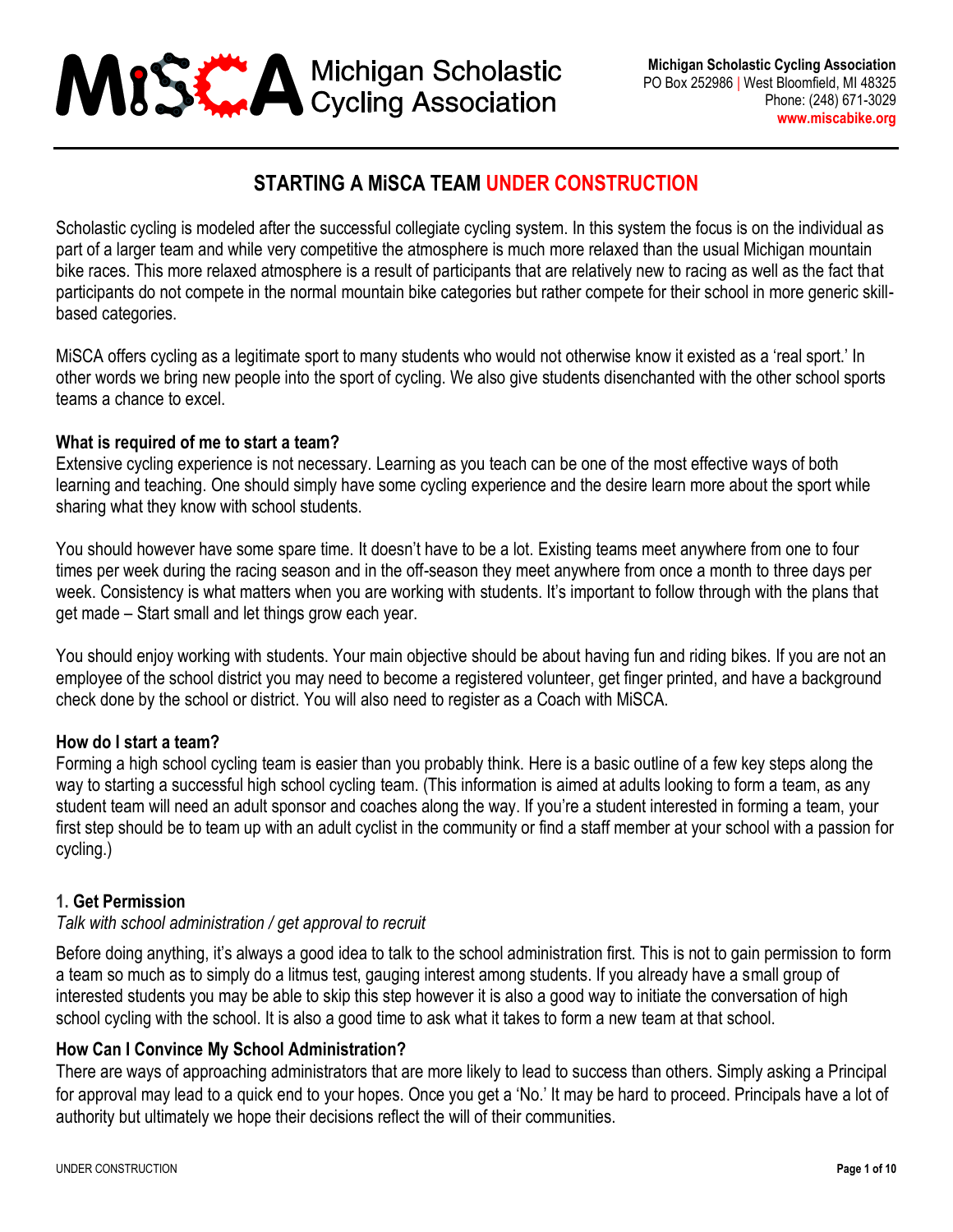One should first find out where they can find support within the community or school. It might be amongst teachers, board members, or other active community members (Students parents). When you approach the Principal it should be to first introduce yourself and tell them the kind of program you want to build. Ask them if they'd be willing to look into things, if they foresee any problems.

Be prepared for the question of liability to come up and do not argue that it is a safe sport. It's not a question of how your perception of the sport may differ from theirs (many perceive it as dangerous). It is a question of whether the school can include it as an activity within their policy. Many districts have a business department that does risk assessment and is responsible for making these decisions. Becoming part of MiSCA offers many benefits, including insurance opportunities to help mitigate these concerns. See our insurance overview [here.](https://miscabike.org/coach/InsuranceOverview.pdf)

It is also best to be prepared to answer the most commonly asked question so read through these FAQ's and our other materials carefully and bring two copies with you, one for the administrator and one for you to use as reference. It is best if you do not expect an immediate answer and do not overwhelm anyone with too much information or an overly defensive approach.

Another thing to realize is that most schools require student teams to have an official faculty moderator who is an employee of the school. You as an outside volunteer however can make this moderator's job very easy by establishing a structure and plan and then volunteering to do most or all of the grunt work while keeping them in the loop.

Finally, it may help to share with the administrator that high school cycling is growing quickly throughout the country and that official middle school and high school leagues exist in more than 25 states through the National Interscholastic Cycling Association, Washington Student Cycling League, New England High School Cycling Association, and more.

Remember: think like an administrator and the conversation should go very well.

#### **2. Gather Support**

#### *Find interested students*

Forming a high school team is always easier if there is interest among existing students. Chances are good that whether anyone knows it or not, there are at least one or two students interested in some form of cycling, whether it's Road, Mountain, Cyclocross, Track, BMX, or casual rides with their friends or family. Remember, cycling is not yet the coolest thing in high school (but it will be), so many students do not make their interest in cycling obvious; find those students and make cycling something they can be proud of. Additionally, high schools tend to be student-focused (for good reason) and are therefore most responsive to student interest, so if a group of students want a cycling team, the school will be more apt to listen.

#### **How can I recruit students?**

You are now ready to make cycling accessible to the masses. Make sure you are ready for what's to come. Make sure you have a clear idea of what you want to do and are able to do as your team begins. While it's you who think you are excited, wait until the students arrive with their dreams of full suspension downhill bikes, jerseys, and full sponsorship. The students know what they want but often don't have the experience to know how much work is required to achieve certain ends.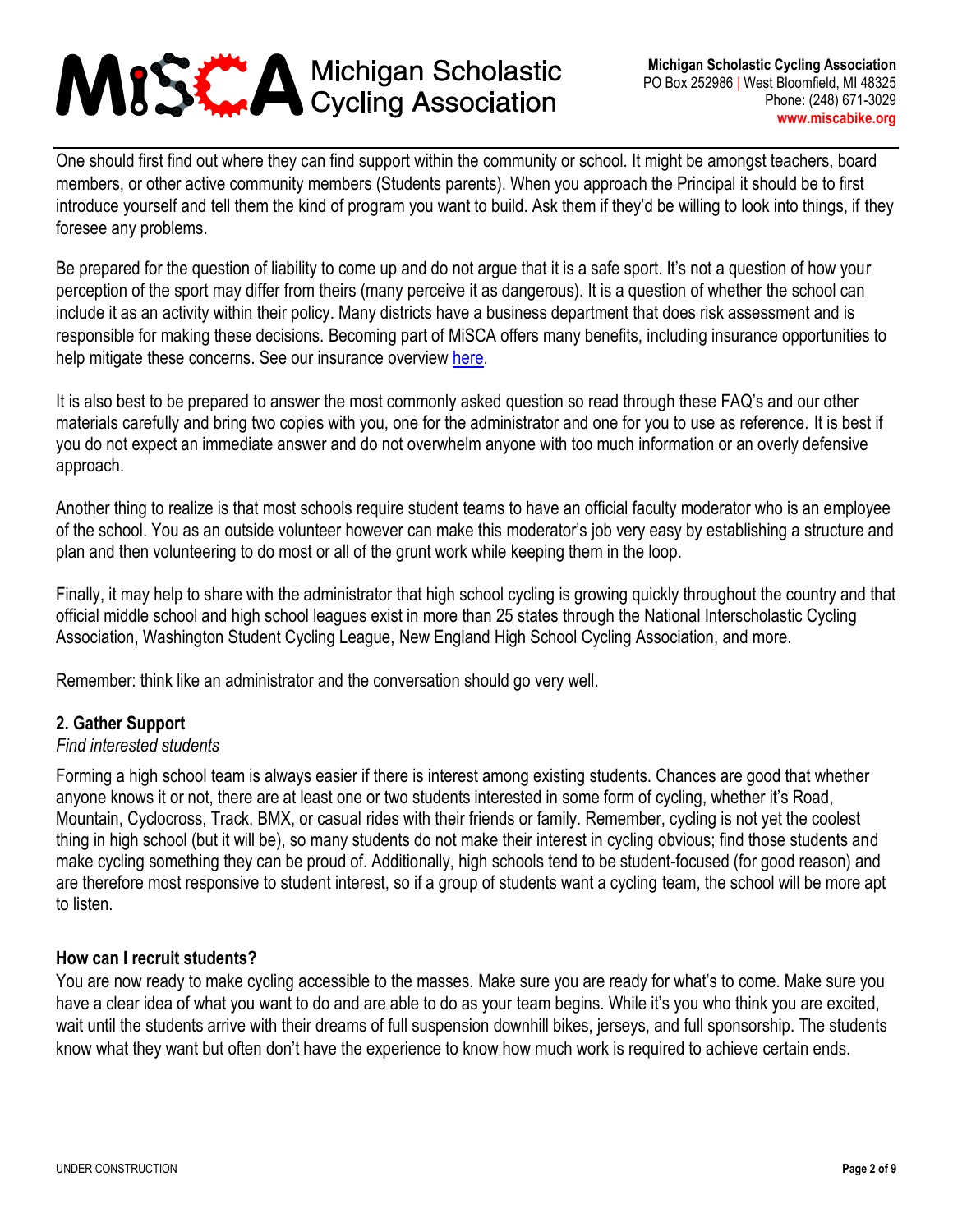Other recruitment ideas include:

- Use the school PA system for announcements
- Post the announcement around the school (try to get some students to do this for you).
- Get an article in the school paper.
- Show a promotional video on the video announcements showing mountain biking races.
- Many schools also have email lists which are used to make announcement to the student body, parents, and community.

When first starting a team the goal should be to get the word out to everyone. It may become difficult to initiate a team that has enough participation to support regular activities. A critical mass is required for the students to feel comfortable and a part of something that's important and validates their interest. Try to generate a crowd realizing that it's unlikely the team will be too big to handle in its first year. There is a natural fall off as students become involved in other activities. The number of students who become active participants is generally about half the number of students who attend the first meeting. Students who disappear are mostly busy and involved with conflicting sports and activities.

#### *Find interested and supportive parents*

Just having interested students isn't enough, though. Parents with a vested interest in their child's participation in the team are essential to the short- and long-term success of the team. On an even more basic level than volunteer roles to help structure the team, supportive parents are necessary for the logistics of signing their child's waivers, getting them to practices and races, and financially backing their child's new hobby, especially with the cost of equipment.

#### *Find interested adults in the community*

Local cyclists willing to lend their experience and sport specific knowledge, as well as hand-me-down equipment are a great asset to any team. In the ideal case you have a group of interested students and some parents and adult volunteers willing to help with the structure and organization. It is helpful when the interested parents and students have the additional help and resources that can be provided by these other adults in the community with cycling experience.

#### *Find an interested staff or faculty member*

Most schools require a school employee to serve as an official team sponsor for any team or activity to be officially sanctioned by the school. It is even possible, in some cases, for schools to allow this person to be a moderator in name only while parents, students, and other qualified adults actually run the team or at least do the 'heavy lifting' of running a team.

#### **We have the meeting planned now what?**

If you happen to be a teacher at the school meetings could take place on school grounds during regular school hours. Most classrooms are available at lunchtime. Try to find one you can use regularly. A local bike shop may be willing to host an informational meeting and may end up becoming a team sponsor.

If you think you are excited wait until the students arrive with dreams of full carbon bikes, jerseys, and full sponsorship. The students know what they want but often don't have the experience to know how much work is required to achieve certain ends. Have a plan for the meeting and be sure to outline some of the plans for the school year but be sure to start small with things you can follow through on. Also be ready to acknowledge their ideas and dreams, they serve as the impetuous for achieving the single most important goal: Getting the students out riding their bikes.

UNDER CONSTRUCTION **Page 3 of 9** Be prepared for the first meeting and keep your goals simple. In addition to introducing yourself and a loose idea of what the team could become (cross country mountain bike team), you should walk away with a list of names, emails, and a stack of surveys to help you understand the potential members of your team. Knowing their experiences and interests will help you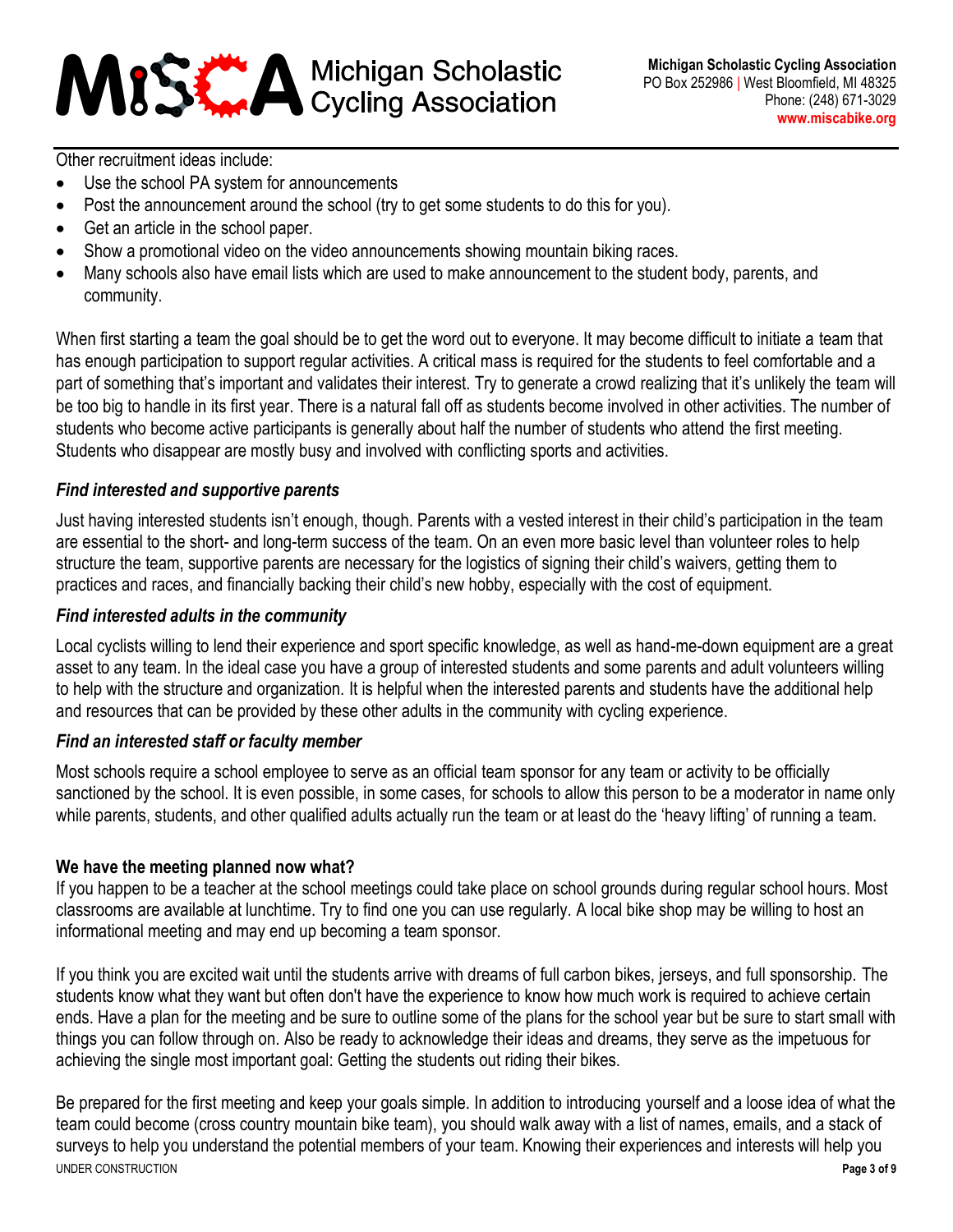move forward smoothly and cohesively. And having their names and email will make it easy to make announcements and hold subsequent meetings.

## **How Should I Structure the Team and Constitution?**

Before you structure your team make sure you know the schools guidelines and requirements for teams. Most schools require a constitution which includes the meeting time and place, the officers, the mission statement, team goals, and most important – the rules. Involving the students in this process is their first opportunity to make the team something of their own. The objective of the second meeting could be to initiate this process.

Formulating a mission statement will help you clarify your own objectives for forming a team. Instead of an election, taking volunteers might be more appropriate. It's important to think about your own role and how much responsibility you want the students to carry. If you had the role of coach in mind, it's important to realize most sporting teams are essentially run by the coach. In this case a team captain might be the most important role. It should be taken by someone who feels comfortable taking on a leadership role. While the President, Vice Pres., Etc. become more honorary positions new and small team, the students granted these titles should however be prepared to help carry out some of the work. On the other hand, if you hope to see a more student driven team, where they do the majority of the work, it may be important to carefully define the roles and responsibilities of the various offices.

#### **Having Your First Parent Meeting**

If your team seems to be gaining momentum and has reached a critical mass it might be good to have a parent meeting. Keep the meeting short and to the point as their questions alone can extend the meeting for hours. Have an informational packet to hand out. Introduce yourself, explain who you are and your cycling experience. Explain why you started a team and what you hope to achieve. Describe the structure of the team, the schedule for rides, when the season starts and ends. Have a short presentation on mountain biking, a short video can be worth a thousand words. Be sure to explain the logistics of your riding plan as well as the risks. It would also be a good time to get the waivers signed. Get any missing emails.

#### **Have a Regular Meeting Place**

Meeting off school grounds has several advantages. The students won't be distracted by their peers, they won't cause problems on campus with their bikes, and the rides will be more likely to leave on time. Try to find a central meeting place everyone can safely get to and that is close to your nearest trails. Some additional things to think about are the following:

- Finding alternative off-road rides (dirt roads, residential streets with big hills, spinning at YMCA)
- Manage a range of abilities beyond waiting at intervals, One way to manage a range of abilities is by finding a short loop and have groups do laps. Having groups go in opposite directions (if safe to do so) also allows for interesting possibilities.
- After school- recommend 1-2 hour rides
- Weekends recommend 2-3 hour rides

#### **Record Keeping**

Be sure to keep organized from the beginning. Paper will quickly accumulate – start out with some binders before things become a mess. Use students to help with data entry to organize the roster and information from the survey gathered at the first meetings. You should print out and copy the roster for the whole team to have. Set up your email account so you can email the whole team at once. You'll want to keep email lists for students, parents, and coaches and you can choose which group to communicate with. Once your team is up and running, you can utilize the SportsSignUp Play application to send emails and text messages to those on your roster.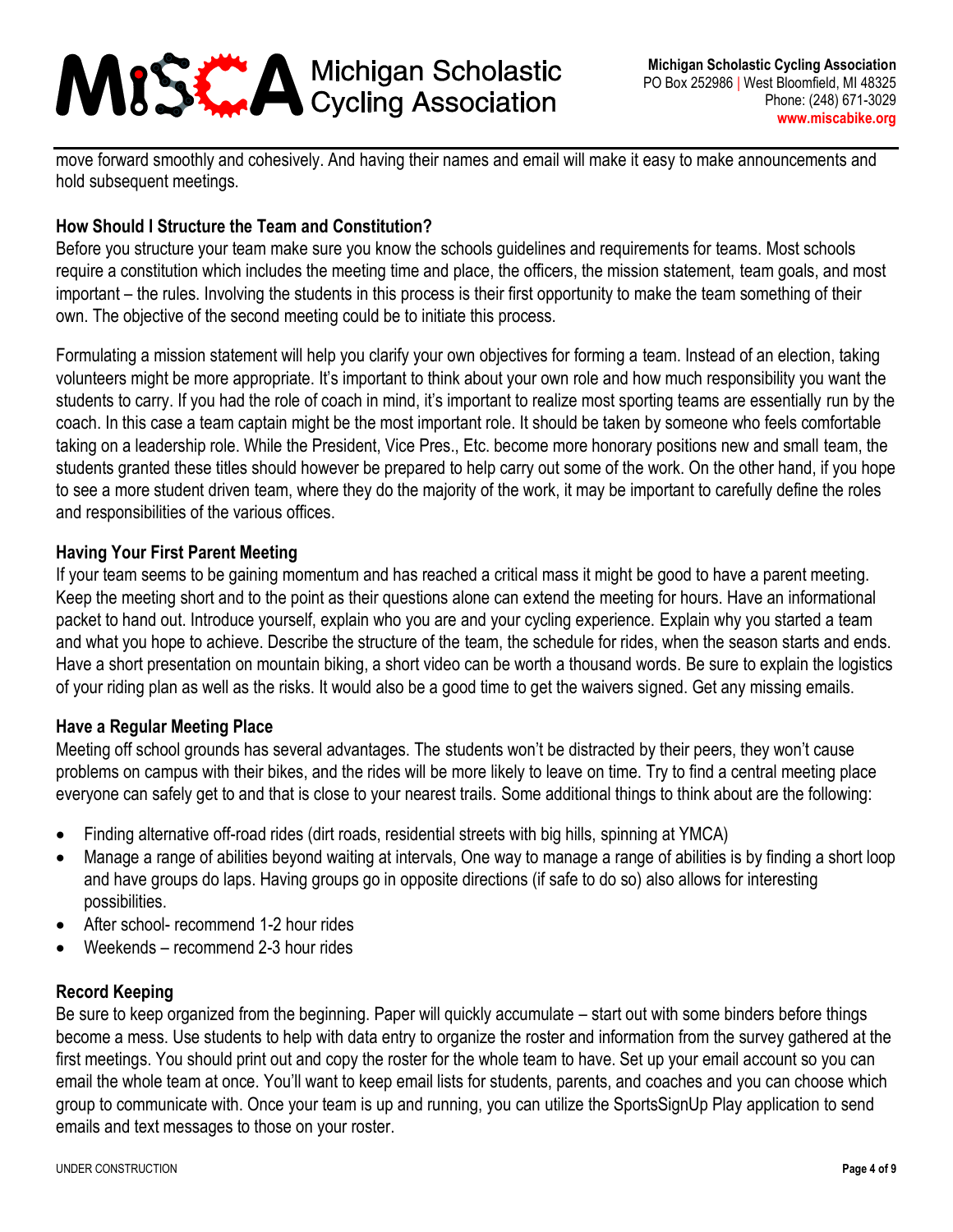## *Register with MiSCA as an official team*

Registering the team with MiSCA is a key part of the process for many reasons. Being an official team with Michigan Scholastic Cycling Association can add legitimacy to the team in the eyes of students, parents, and administration. Official MiSCA teams have access to our general liability insurance and all registered coaches and students are covered. Follow the instructions for registering your team in the [Registration Guide for Coaches.](https://miscabike.org/coach/RegistrationGuide_Coaches.pdf) *Congratulations! You have started a scholastic cycling team!*

#### **Equipment You Will Need**

Having rules and a policy regarding equipment is essential to avoid problems. The students in your team will own all different kinds of bikes, from expensive high end bikes to low end department store bikes to no bike at all. It's important to assess each child's bike situation.

To avoid a disastrous first ride, assessment and some equipment counseling needs to come before you ever hit the trail. It may seem a little invasive, but requiring that each student get their equipment checked before they can ride will ensure that everyone has the minimal equipment required, and that their bikes fit, are well maintained and safe. Give their bikes a check over. If you are not comfortable doing the bike check yourself then a local bike shop is usually happy to do it for you, especially since they are likely to receive additional business.

A dry chain or a loose brake can be easily addressed. Most students are not best known for their meticulous bike maintenance. When it's clear that a child's bike is not appropriate for your teams activities it's important to immediately involve the parents. Don't be afraid to call and explain the situation and that you'd like to help the child get the equipment required to succeed. Most parents will be glad that you called so long as there is no pressure. There is no need to suggest buying a bike. It's best to have a list of other possible options and if they are able to purchase a bike they will assert this possibility. Talk about helmets, shoes, and clothing as well. Don't assume a student knows not to come to the first ride in big baggy jeans, because they often don't know.

## **What Happens If a Student Does Not Have a Bike?**

If funding is available, you may consider owning one or more team bikes to be loaned out to students in need. A list of places to find cheap or free bikes:

- Borrow a bike from: family members, relatives, and friends.
- Talk to other local organizations (ex. Boosters, YMCA, churches).
- Talk to local bike teams.
- Talk to local bike shops.
- Visit bike swaps.

## **Facilitating Team Rides – Safety Is Number One**

The leader of team rides must set the tone for safety. A leader must realize that the tone of the rides is entirely set by your acts. If the leader shows off then so will the students, if the leader does not discourage competition the students will compete, if the leader takes risks then soon there may be students who have injured themselves (if the leader goes down illegal trails then the students will follow). The tone for safety can also be set by having a required safety meeting before any rides occur. This meeting can focus on the rules of the trail AND the road, because inevitably you will find the team needs to ride on the road together. Establish ground rules for conduct and ride formation. Point out hazards such as car doors and wet roads. Don't assume the students know any of the things you have picked up over the years. Register to attend a ride leading clinic and watch our informational webinar at [www.miscabike.org/coach.](http://www.miscabike.org/coach)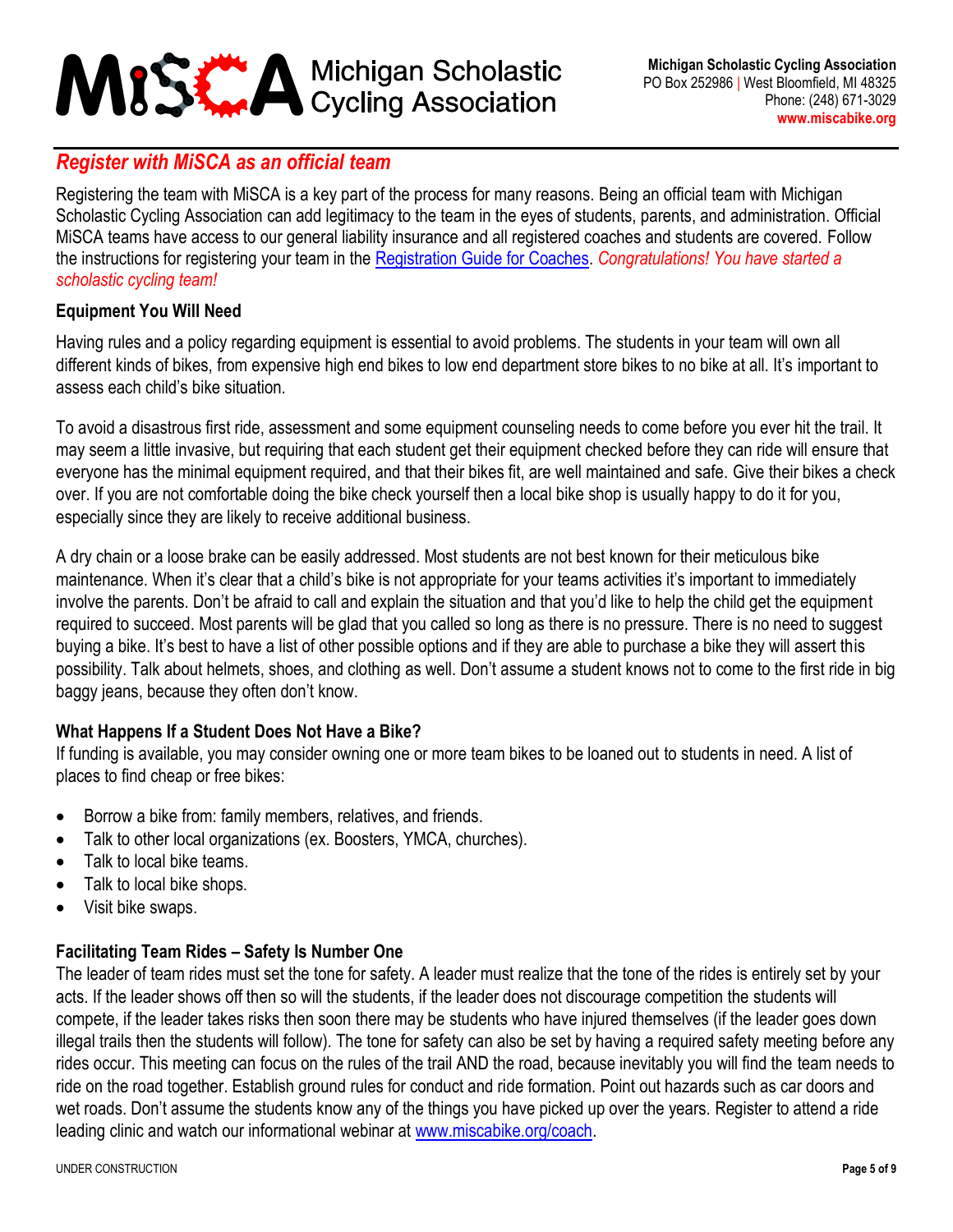

#### **Considerations for Ride Leaders**

Ride Leader Equipment

- 1. First Aid Kit
- 2. Cell Phone
- 3. Emergency contact info for each rider
- 4. Mini-tool, pump, spare tube, etc.
- 5. Another adult to ride with the group

Ride Leader Safety Procedures

- 1. Think safety, teach safety, act safety
- 2. Plan your route(s)
- 3. Establish "bail-out" shortcuts home
- 4. Note other shortcuts back to civilization for emergencies
- 5. Appoint a second ride leader
- 6. Make sure each rider has adequate hydration, food and sufficient clothing for the planned ride duration and "worstcase" expected weather.
- 7. At the start, ask/test if each rider's equipment is functioning
- 8. Keep the group(s) together as much as possible
- 9. Establish familiar re-group destinations
- 10. Monitor each rider's condition during the ride
- 11. Be flexible, and prepared to change plans if appropriate
- 12. If an adult cannot escort a student/rider leaving the group early, circle the entire group back. (The group can always do more miles after the escort)

## **Conduct a Skills Clinic**

Mountain biking is more than just fitness, it's being able to ride over rough terrain efficiently, safely descending steep and rough trails, and sometimes trying to get over obstacles such as a fallen tree. The teaching of "technical skills" is only just maturing into a common practice. Register for a Basic MTB Skills clinic at [www.miscabike.org/coach.](http://www.miscabike.org/coach)

Having good technical abilities and being able to teach them are two different things. In a two-hour course you could quickly discover several bad habits and learn techniques for correct braking, gear usage, balancing, turning, riding straight lines, and getting over obstacles. You also learn how these skills could be taught. Many of the drills are very simple. The following is the basic outline for a basic skills clinic, although we highly recommend attending a skills clinic conducted by a professional before conducting one on your own.

## **Basics of Coaching – Are you the coach?**

There are a range of motives one might have for starting and leading a high school cycling team. Some teams are based more upon cycling advocacy, bicycle maintenance, or to bring together occasional fun rides, in these cases the motive may not involve competition. A leader of a team may encourage training and competition but if the team is small and the commitment level of members is low – you might not feel like you are playing the role of "Coach." Even as your program grows you may not feel like you are "coaching," especially since our conception of a coach is often someone blowing a whistle out on the field, or barking orders from the sidelines. On the other hand you might already think of yourself as the coach and have one or more members who have competitive goals they are trying to obtain. It might be a goal of your own to help bring some of your athletes to a national level.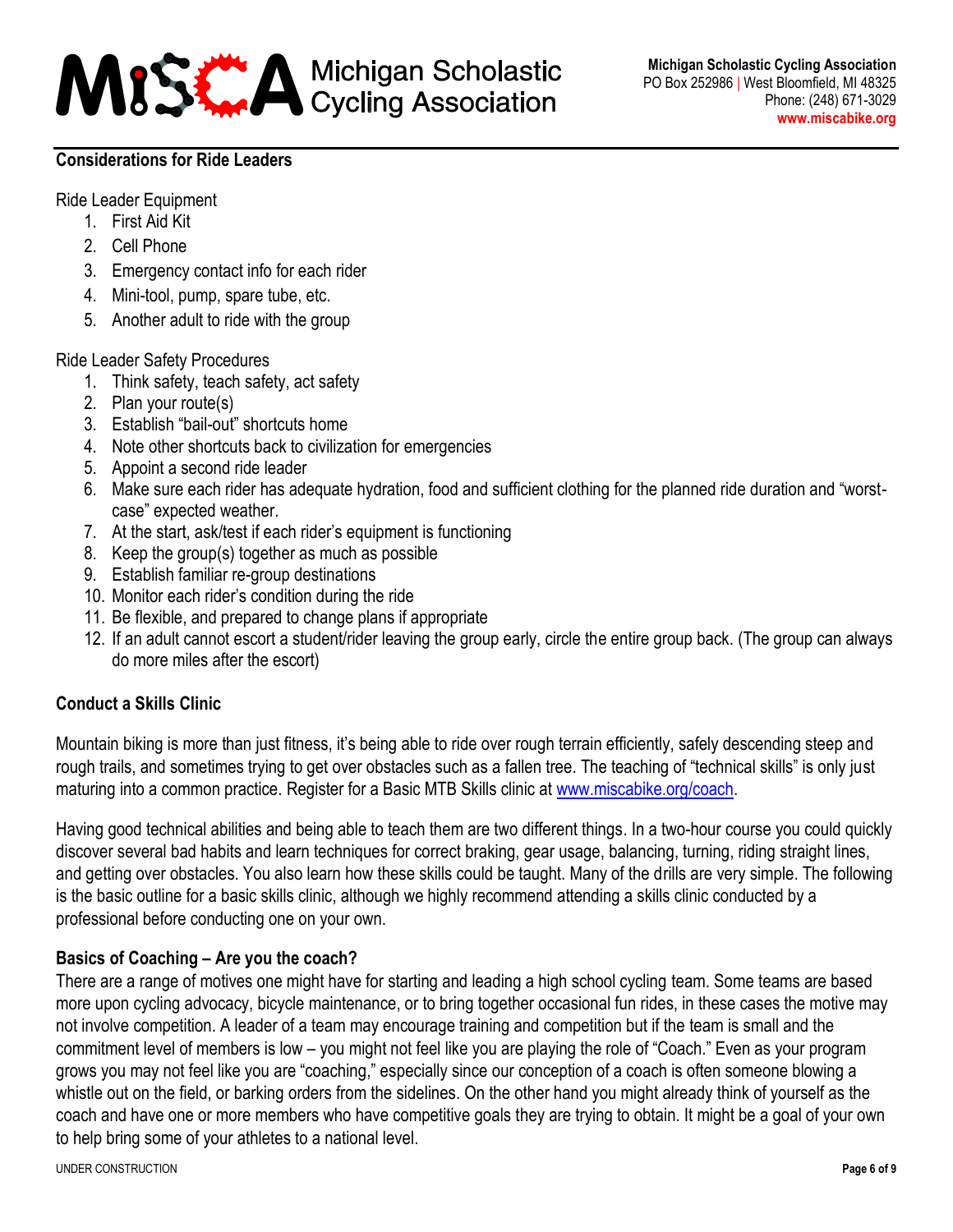Whichever is your case, there are some basic things to know about coaching that will help lead teams of various levels. By virtue of bringing together and guiding a team you can consider yourself "the coach," and there are a wide range of issues you should be prepared to deal with. As students are not likely to seek out the advice and guidance they need, coaching does require pro-active involvement. By having of regular attendance on the rides, holding meetings, and making frequent announcements via email, you can give the guidance that will give the program its shape. Eventually individual programs for the more advanced riders can be tailored. There is much to know about coaching a group of students that are not sport specific. These include:

- Keeping students motivated
- Instilling a sense of sportsmanship
- Preventing burnout
- Dealing with intense parents
- Coping with the stresses of coaching

There is a book published called "Coaching Kids For Dummies." It is easy to read and will familiarize you with the basics of coaching. Visit [www.miscabike.org/coach](http://www.miscabike.org/coach) for a complete outline of MiSCA's coaching program and the training available.

#### **Utilizing Parents in Your Team**

To run a fully operational cross country mountain bike team can be a handful of work. One of the best resources for assistance is the parents. Allow the parent to volunteer for specific tasks, the ones with enthusiasm and time will step forward. It's best to avoid vague job descriptions such as "Parent Coordinator" which could mean different things to different people. If someone volunteers as the "ride coordinator" it's clear what they have volunteered to do, and that you can call upon this person for coordinating rides to races.

#### *The following is a list of duties parents can volunteer to do. Don't expect to fill all of the positions:*

**Administrative Relations:** This responsibility is most easily carried by the sponsoring teacher. It's important to find out who oversees team activities and learn what is required of school teams. As the activities of a bike team are varied, off school grounds, and have the risks associated with sports the team coordinator may not be the most appropriate person for advice. A principal or vice-principal (given that you have approval – see getting approval) should know the best people for you to speak to. PE and Athletic Departments may also be consulted. (It may useful to know that the PE department and Athletic Department can be two very separate bodies. PE department oversees regular PE courses for all students where as the athletic department is concerned only with after school competitive sports.

**Public Relations/ Alumni Relations:** You won't find some of the best sources of support for your team, they will find you. But they won't know about you without good public relations. A public relations should be someone comfortable and savvy with all or some of the following: making a pamphlet to convey what your team is all about, writing press releases to get newspapers and television stations interested in featuring stories about your teams activities. Managing a database of community members and leaders, media connections, or even building alumni associations of cyclists who at one time attended your school. (See sample press release, sample pamphlet, managing email)

**Bike Shop Liaison:** It's important to be on good terms with a local bike shop – even if they do not officially sponsor the team. A shop can make a big difference when it comes to solving mechanical problems and equipment shortages. This person ideally worked at a bike store and understands that bike stores owners are not very wealthy and should no demands or expectations for discounts or free stuff should ever be made. Most shops will be most eager to help when it becomes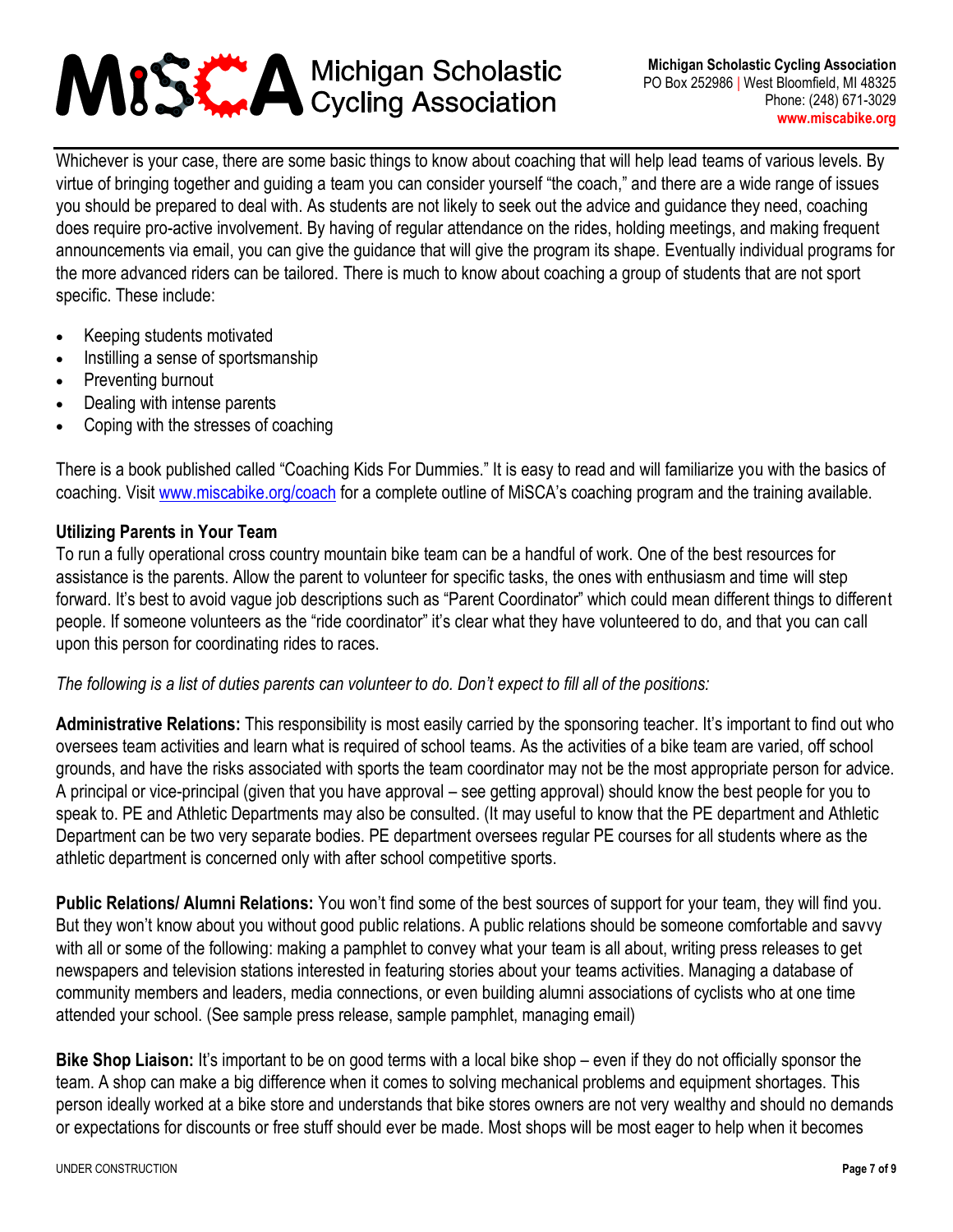clear that your team will have a policy regarding shop usage. When the bike shop has problems or complaints regarding the conduct of your team members it is essential that there is an adult to call upon.

**Coach's Liaison:** Of the fundamentals of coaching students, it should be known that the parents concerns and opinions are at times going to be difficult to manage. It may at one point even become a source of discouragement and frustration. If this is the case it may be useful to have a coach's Liaison. This would ideally be a person of the parent age and understands their concerns, but who has racing experience and understands your coaching philosophy. Since this person may be hard to find it may be best to understand that most often if you simply acknowledge the parents concerns or opinions (instead of debating or trying to explain why you don't do what they are suggesting) and that you'll see what you can do to address it – you can then move on with business as usual.

**Fundraiser Organizer:** There are many creative ways to raise money. Nearly all of them require a fair amount of organizational work. This is a great job for enthusiastic parents.

**Grant Proposal Writer:** There are huge opportunities for funding through both public and private grants. If you can find someone willing to research available funding and write proposals you are almost guaranteed some money to help build your program.

**Sponsor Liaison:** Someone should be responsible for both obtaining sponsorship and keeping up good relations with sponsors. It's important to share the team's accomplishments with the sponsor, often in the form of emails or mailing, and to thank the sponsors at the end of the season.

**Event Planning (BBQ's Etc.):** Non cycling events can really bring together the team and get parents more interested in supporting it.

**Equipment Manager:** The equipment manager should be someone who plans on attending most or all of the races.

**Treasurer:** When you obtain some funding someone needs to be responsible for the budget. You will be asked (usually by team members, parents, or the source of your funds) about the money and if you cannot account for the money spent people can get very disgruntled and you may lose your funds.

**Scholarships:** If you have students who are economically disadvantaged, have a policy for assisting them. It may mean waiving team dues, or you may have funds designated for purchasing equipment. The person in charge of scholarships should assess need. It's important to first communicate with the family.

**Lunch after races planner:** Having someone take care of this detail is hugely appreciated when the race is over.

**Handbook Production/Distribution:** Having a team handbook for parents at the beginning of the team will help with a variety of things. It's convenient for everyone to have a team binder that can be added to as the season moves on.

**Recruitment Planner:** While a school bulletin will recruit the majority of your riders. Getting the word out to the students at a younger age may have some long term benefits. In addition to getting students excited to be in high school and join the mountain bike team, it may inspire some students to start riding or even training at a younger age.

**Roster Manager:** Keeping track of your roster and everyone's contact information can be handed over to a parent.